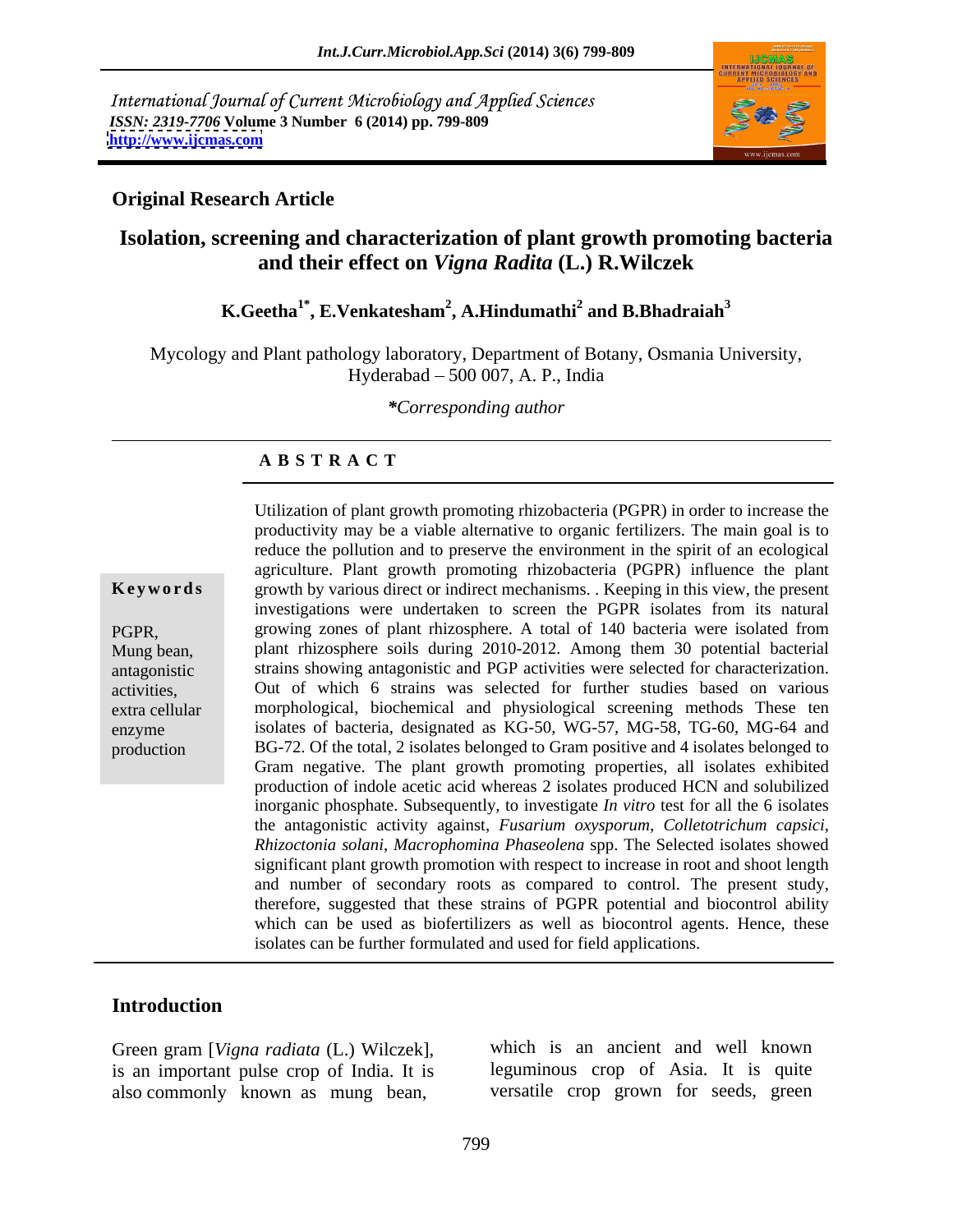its nutritional values and suitability for an average, pulse crops add upto 30 kg Presently, the per capita share of pulses in g and 1.0 g per day respectively. An adult male and female requires 80 and 70 g per including Azotobacter, fluorescent capita per day, respectively for balanced diet (Anon, 2004) Green gram crop covers a total world area of 5 m ha with a total production of 3 mt (John, 1991). It is widely cultivated throughout the South Asia including India, Pakistan, Bangladesh, Sri Lanka, Thailand, Collection of soil samples from green Cambodia, Vietnam, Indonesia, Malaysia and South China. India is an important pulse growing country contributing 28 per cent to the global pulse basket from an area of about 37 per cent (Masood Ali, et.al, 2000).

important role in agricultural system, especially the group of bacteria called plant growth promoting rhizobacteria (PGPR). PGPR are widely studied because of their potential for plant production under three characteristics. Firstly, PGPR acting as biofertilizers (Vessey, 2003). Boundary,<br>Describe alternative site of the continuous function analysis. Provide nitrogen via nitrogen fixation reaction, which can subsequently be used by the plants. Secondly, phytostimulators (Steenhoudt, et.al., 2006) can directly<br>magnetic the create of plant wavelly by Bacteria was isolated from the promote the growth of plant, usually by the production of plant hormones. Finally, biological control agents (Costa et al., 2007) are able to protect plant via root system from phyto pathogenic organisms.<br>The mixture was shaken at 140 rpm for 2 The application of PGPR in agricultural

manure and forage and it is also system as inoculants is being very considered as "Golden Bean" because of attractive since it would substantially increasing the fertility of the soil, by the pesticides as well as a growing number of way of addition of nitrogen to the soil. On PGPR is markets in the developed nitrogen per hectare per year. Because of PGPR gaining acceptance, numerous its short duration, it fits well in crop bacterial species have been isolated and rotation and mixed cropping systems. their capacity to promote plant growth has nutrition supply in India with respect to efficient PGPR strains with multiple energy, protein and fat is 117.4 K cal, 6.9 attributes, various genera of bacteria show reduce the use of chemical fertilizers and countries as EU and USA. With the use of been investigated. In the search for promising results. Thus, bacteria genera including Azotobacter, fluorescent *Pseudomonas* species, *Rhizobium* and *Bacillus* are widely used (Teaumroong et al., 2010).

### **Materials and Methods**

#### **Collection of soil samples from green gram rhizosphere**

Nowadays, microorganisms play an Morthern Agro-climatic zones of The present investigation was under taken with an objective to select a promising native PGPR strains against pathogen of Green gram. Systematic surveys of Green gram growing areas of Southern and Northern Agro-climatic zones of Telangana region, Andhra Pradesh, India was under taken periodically to assess the prevalence of the disease during Rabhi and Kharif cropping seasons. The samples were placed in plastic bags and stored at 4°C in the Laboratory, Department of Botany, Osmania University for further analysis.

### **Isolation and maintenance of bacteria**

Bacteria was isolated from the rhizosphere, root samples were shaken vigorously to remove loosely adhering soil and 4.5 ml of sterile physiological water was added to 0.5 g of rhizospheric soil and the mixture was shaken at 140 rpm for 2 min. Serial ten-fold dilutions were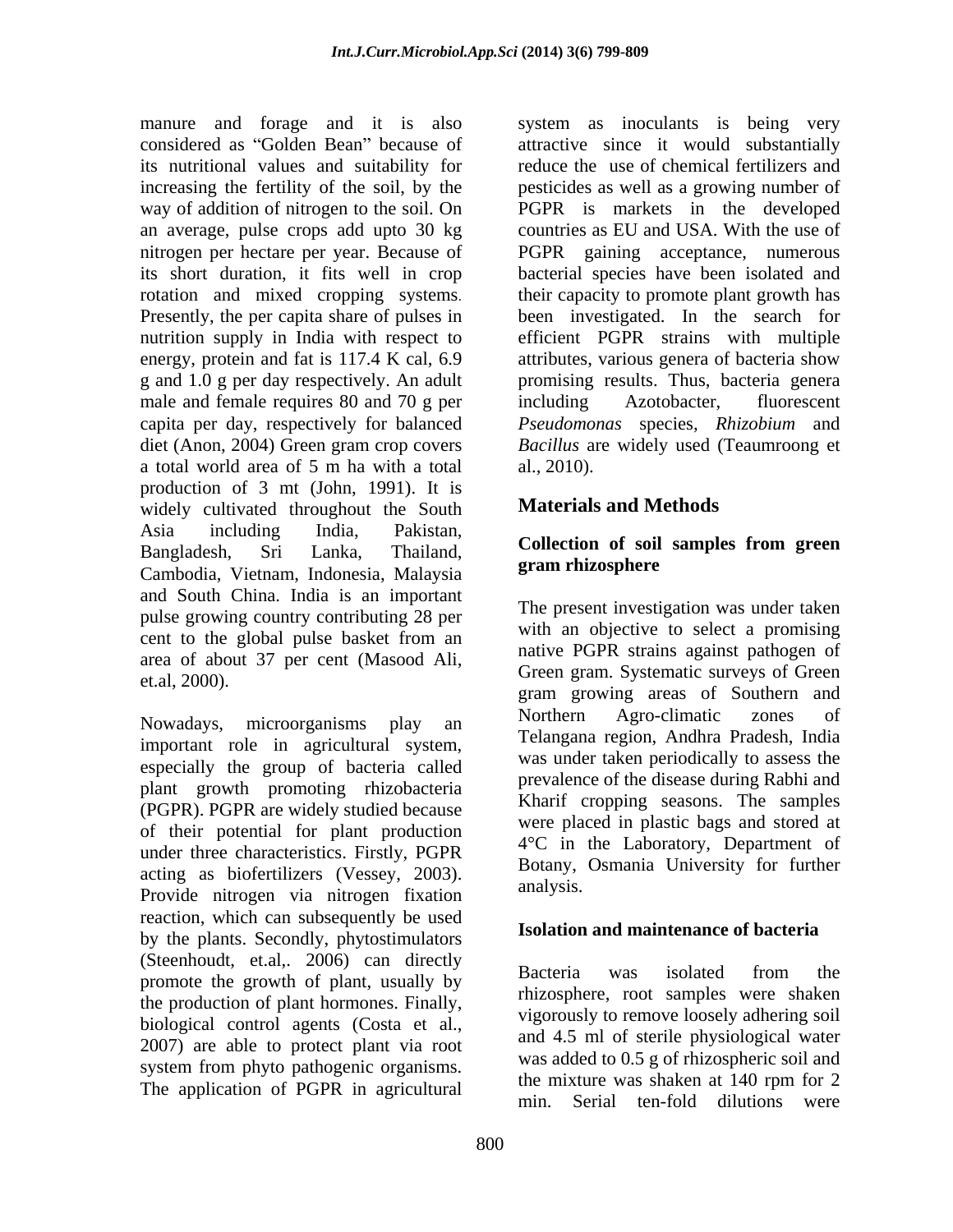prepared from the extract and 0.1 ml of shaker. Cultures were centrifuged at each dilution was added onto King's B 10,000 g for 15 min. 2 ml of supernatant medium, supplemented with  $100 \mu g/ml$  of cycloheximide to suppress fungi. The phosphoric acid was added. 4 ml of spread-plate cultures were incubated for 48 h at  $25 \pm 1$ °C. Ten to fifteen representative colonies, with different and development of pink colour indicates morphological appearances, were selected the IAA production. Absorbance was read from the countable plates and re-streaked at 530 nm. Auxin production was on a new plate containing the same media determined by using a standard graph to obtain pure colonies. A total of 140 candidate isolates obtained in this manner were maintained on nutrient agar slants at **Production of Ammonia**  $4^{\circ}$ C

The selected bacterial isolates were separately and incubated for 48-72 h at 28 examined for their morphological features.  $\pm 2^{\circ}$ C. Nesseler's reagent (0.5 ml) was The morphological characteristics were added in each tube. Development of brown examined on their respective agar plates. The pure cultures from the slants were ammonia production (Cappucino et.al,. placed on the agar plates. After the growth of colonies morphological characters of the colonies like the colour, shape, size, surface and gram staining etc. were recorded. All the 80 bacterial isolates were The plates were prepared with screened for their growth promoting activities like indole acetic acid (IAA) isolates were streaked on the plates and production, ammonia production, incubated in an incubator at 28°C for 7 phosphate solubilization, HCN production, days. The plates were then examined and hydrolytic enzyme production such as catalase, proteases, lipases and amylases and their antifungal activity against the plant pathogen.

## **Screening of PGPR for multiple plant**

were incubated for 24 h at 28<sup>o</sup>C on rotary colour change of the filter paper from deep

was taken and 2 to 3 drops of ortho- Salkowski reagent was added and incubated for 25 min. at room temperature (Gordon, A.S et.al,. 1951).

### **Production of Ammonia**

**Microscopic observation** and production of ammonia in peptone water. **morphological characterization**  Freshly grown cultures were inoculated in Bacterial isolates were tested for the 10 ml peptone water in each tube to yellow colour was a positive test for ammonia production (Cappucino et.al,. 1992).

### **Phosphate solubilizing activity**

The plates were prepared with Pikovaskya's medium. The culture of ten data were recorded (Pikovaskya, 1948).

### **HCN production**

**growth promoting activities** isolates on King's B agar medium **IAA production** filter paper soaked in picric acid (0.05%) Luria Bertani broth medium (25 ml) placed in the lid of each Petri plate. The amended with 50 µ/ml tryptophan was plates were then sealed air-tight with inoculated with the isolated bacteria. They Parafilm and incubated at 30°C for 48 h. A Hydrogen cyanide (HCN) production was evaluated by streaking the bacterial amended with glycine. Whatman No.1 filter paper soaked in picric acid (0.05% solution in 2% sodium carbonate) was placed in the lid of each Petri plate. The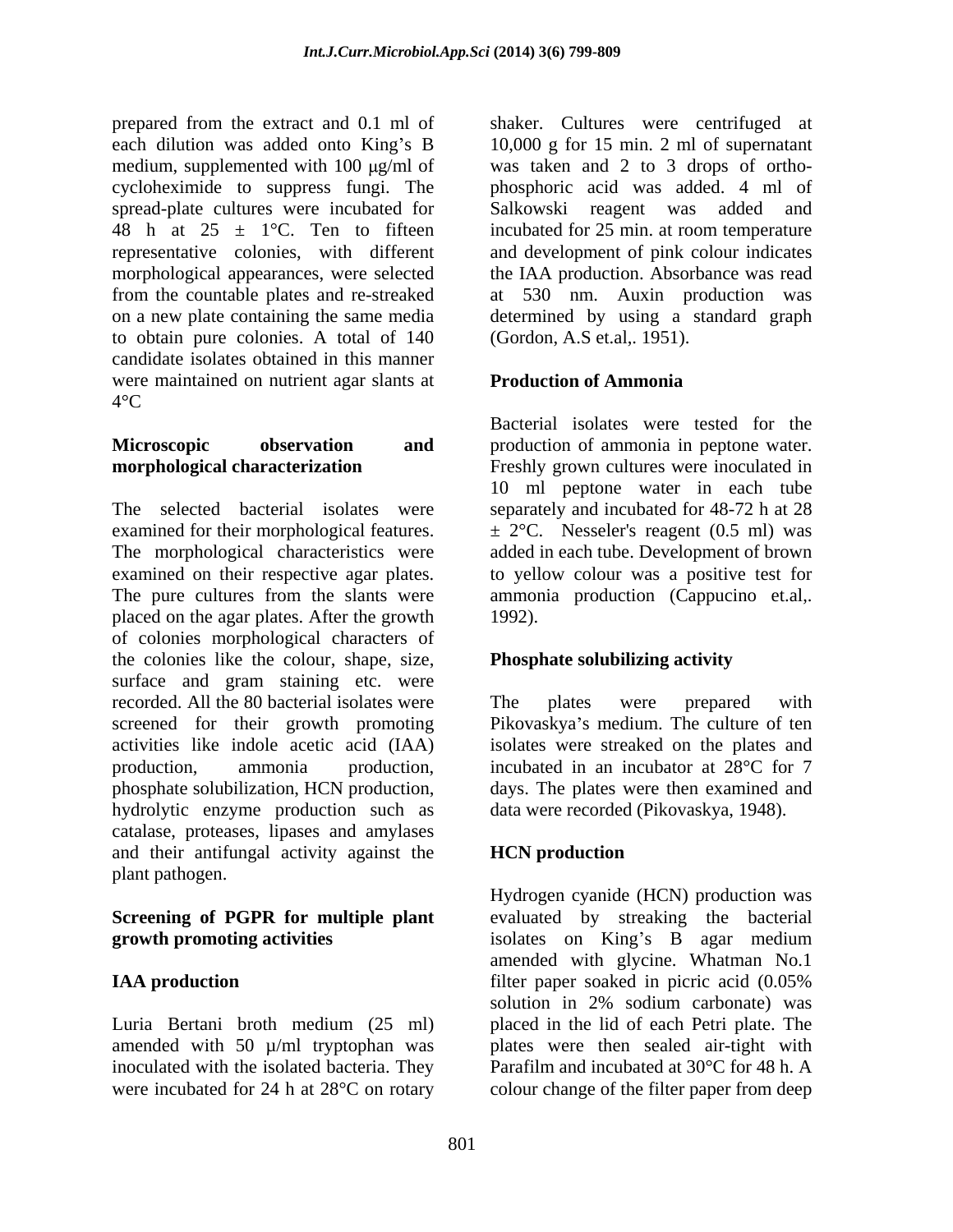Catalase test was performed by taking a 3- 4 drops of hydrogen peroxide  $(H_2O_2)$  was **Cellulase activity** added to 48 h old bacterial colony which is grown on trypticase soya agar medium. The effervescence indicated catalase using the method (Miller G.L 1959). M9

The qualitative assay for protease production was performed on sterile skim milk agar plates (Panc. digest of casein 5.0, Yeast extract 2.5, Glucose 1.0, Agar<br>15.0,  $\sum_{i=1}^{n}$  Pectinase activity 15.0, Distilled water 1000 ml, Skim milk 7% was added as inducer). Isolates were Pectin degrading enzymes were screened spot inoculated and followed by by using M9 medium amended with 4g of incubation at 30<sup>o</sup>C and zone of clearance Pectin per liter. The plates were incubated around the colony indicating the for 2 days at  $28+2^{\circ}$ C. The appearance of enzymatic degradation of protease clear halo around colonies indicates

Bacteria were grown on nutrient agar amended with egg yolk. After 48 h of incubation the agar medium was flooded with saturated aqueous solution of copper sulphate  $(CuSo_4)$  and kept for 10-15 min. The excess reagent was poured off. Formation of greenish blue colour zones around the colony indicated the production of lipase (Omidvari M, 2008).

The bacterial isolates were spot inoculated on starch agar (Beef extract 3.0, Peptone 5.0, soluble starch 2.0, Agar 15.0, Distilled water 1 lit.) medium plates and incubated at 30°C for 48 h. At the end of incubation period, the plates were flooded with iodine

yellow to reddish-brown colour was solution, kept for a minute and then considered as an indication of HCN poured off. Iodine reacts with starch to production (Baker et.al., 1987). form a blue colour compound. This blue **Extra cellular enzyme activities** zone surrounding colonies indicates the **Catalase activity** production of amylase **(**Collins, C. H colour fades rapidly. Hence the colour less 1995**).** 

### **Cellulase activity**

activity (Schaad NW, 1992). agar medium with yeast extract plates **Caseinase (protease) activity** isolates and incubated for 3-5 d at 28C. Cellulase production was determined by were inoculated with individual bacterial Bacterial growth surrounded by clear halos was considered as positive indication of cellulase production.

### **Pectinase activity**

(Chaiharn 2008). pectinase production (Fogarty WM 1982).

### **Lipase activity Antagonistic activities against green gram plant pathogenic fungi**

**Amylase (starch hydrolysis) activity** (PDA) medium. 6 mm mycelial disc from The antagonistic effects of all 6 bacterial isolates were tested against fungal pathogens of *Macrophomina phaseolina*, *Fusarium oxysporum*, *Colletotrichum capsici* and *Rhizoctonia solani*) For this the bacterial isolates were streaked at a distance of 3.5 cm from rim of individual Petri plate containing potato dextrose agar (PDA) medium. 6 mm mycelial disc from a 7-day old PDA culture of fungal pathogens were then placed on the other side of the Petri dish and the plates were incubated at 28°C for 4-7 days (Rabindran et.al, 1996). Antifungal activity was estimated from the inhibition of mycelial growth of fungus in the direction of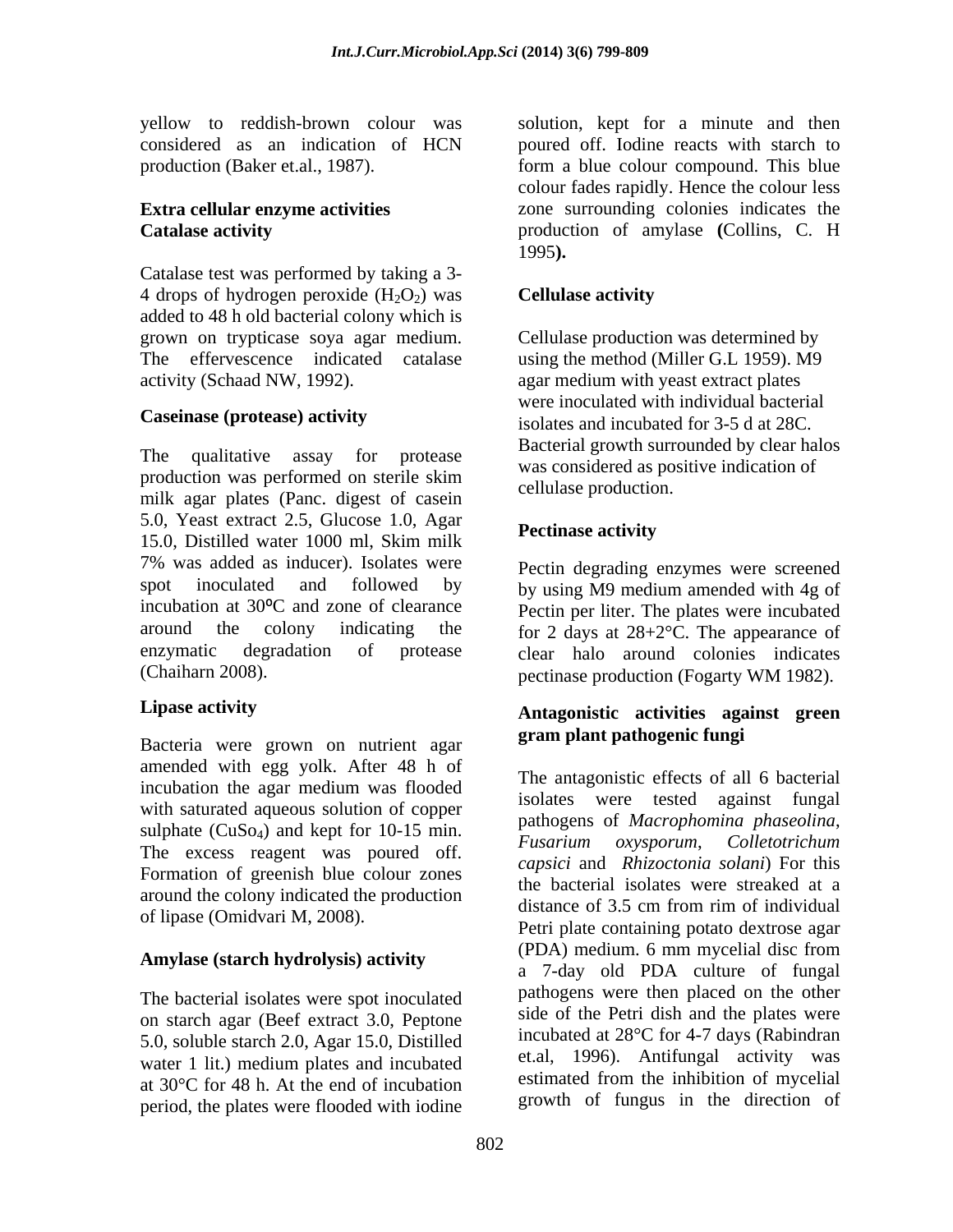the distance (mm) of fungal growth in the

$$
PI = \frac{(R-r)}{R}
$$
100

colony opposite the bacterial colony and, R is the radial growth of the pathogen in

Where, PI = Percent inhibition

R = Radial growth of pathogen in control PGPR traits such as phosphate

 $r =$  Radial growth of the fungal colony opposite the bacterial colony

### **Results and Discussion**

A total of 140 bacteria were isolated from phosphate solubilization of 52 %. The various varieties of plant rhizosphere soils from khammam districts during 2011 to 2013(Table1). These isolates were solubilizing activity characterizes the evaluated for their antagonistic and plant growth-promoting traits. Six best potential bacterial strains showing antagonistic and PGP activities were selected for phosphate, converting them into soluble characterization. Among 6 isolates two forms. were Gram positive and four were Gram<br> **IAA production** negative. The contraction of the contraction of the contraction of the contraction of the contraction of the contraction of the contraction of the contraction of the contraction of the contraction of the contraction of the

# **Microscopic observations of PGPR** among plant growth regulators. The isolates common, best characterized

The morphological characteristics of PGPR isolates (KG-50, WG-57, MG-58, TG-60, MG-64 and BG-72) varied widely. All the isolates produced round shaped

actively growing bacteria. The level of and raised colonies having rough surface inhibition was calculated by subtracting with undulated to erosive margins /smooth direction of an antagonist from the fungal pigmentation was observed on NA media. radius. The percent inhibition was Microscopic observations were performed calculated using the formula: to investigate the characteristics of PGPR (R-r) isolates such as shape, gram reaction and PI = ---------X 100 motility. All isolates were rod shaped, R motile. In gram reaction two isolates were Where ' r is radial growth of the fungal gram positive reaming four isolates are shiny surface with smooth margin. No gram negative reaction (Table2).

#### control plate. **Plant growth promoting activities of PGPR isolates**

plate solubilization, IAA, ammonia, and HCN The isolates showed varied levels of PGPR traits such as phosphate production (Table 3).

### **Phosphate Solubilization**

**Isolation and characterization of bacterial isolates** medium with different efficacy. Out of six Six of the five strains exerted ability for phosphate solubilization on Pikovskaya 4 strains showed maximum degree of phosphate solubilization of 52 %. The maximum phosphate solubilization was identified in WG 57 strain. The phosphate microorganisms with ability to produce and release metabolites such as organic acids that chelate the cations bound to forms.

### **IAA production**

**Morphological characteristics and** Auxin is the most investigated hormone **isolates** common, best characterized and among plant growth regulators. The most common, best characterized and physiologically most active auxin in plant is indole-3-acetic acid (IAA). IAA is known to stimulate both a rapid response (e.g. increased cell elongation) and a longterm response (e.g. cell division and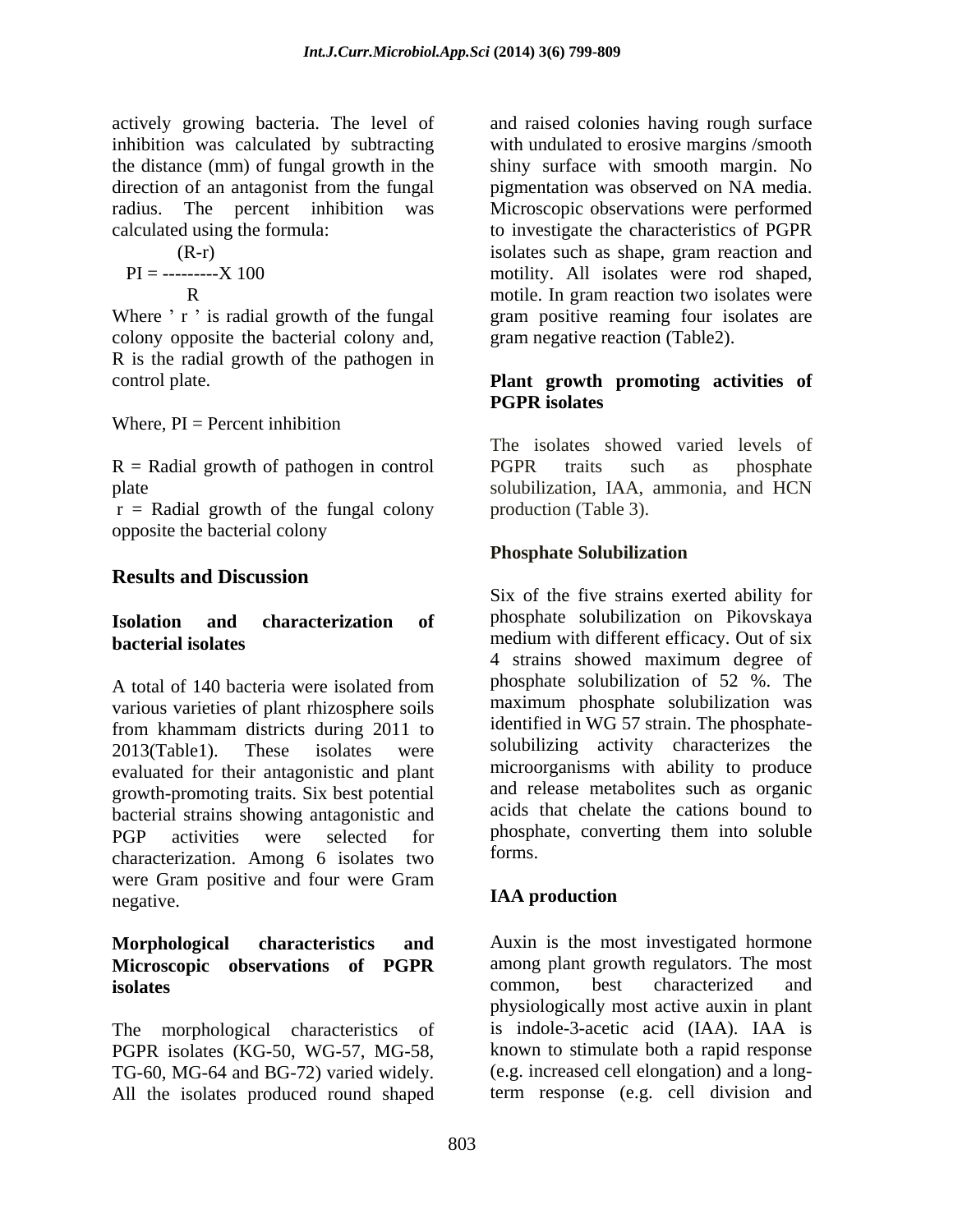differentiation) in plants**.** In our study, 5 incubation clear zones around the colony bacterial isolates were able to produce indicates positive for lipase activity. Strain indole-3-acetic acid (IAA) growing in medium without addition of tryptophan. Maximum IAA production was recorded Cellulase activity in WG-57 strain as compared to other

Ability for hydrogen cyanide synthesis was observed for selected isolates of 6 cellulase production. KG-50, WG-57, TGstrains (MG-58, MG-64) Hydrogen 60 and BG-72 showed cellulase activity. cyanide mediated antagonism was observed for isolate R and P6 which is in Pectinase activity agreement to earlier reports. The increased production of HCN by the efficient strain of *P. fluorescens* contributed to effective inhibition of mycelial growth of Pectin per liter. The plates were incubated *Rhizoctonia solani in vitro* and appears to be a major factor in control of soil-borne

### **Ammonia production**

The production of ammonia observed in **Amylase activity** all the six isolates. The ammonia is useful for plant as directly or indirectly. Ammonia production by the plant growth promoting bacteria helps influence plant

Proteolytic enzyme production was detected as formation of a clear zone **Catalase activity** around the colony on skim milk agar medium for six strains KG-50, WG-57, Catalase test was performed by adding

Bacterial cultures were grown on nutrient agar amended with egg yolk. After 24hr of KG-50, TG-60 showed lipase activity.

### **Cellulase activity**

isolates. M9 agar medium with yeast extract plates **HCN production** isolates and incubated for 3-5 d at 28C. were inoculated with individual bacterial Bacterial growth surrounded by clear halos was considered as positive indication of

### **Pectinase activity**

disease by *Pseudomonas fluorescens* pectinase production. All isolates showed Pectin degrading enzymes were screened by using M9 medium amended with 4g of for 2 days at 28+2°C. The appearance of clear halo around colonies indicates Pectinase activity.

### **Amylase activity**

growth indirectly. pour the excess iodine solution, the **Extra cellular enzyme activities** colony indicates positive for starch **Proteolytic enzyme production** 60,MG-64and BG-72 showed Amylase Amylase activity was determined by clear zone on starch agar medium. After 72 t0 96 hr of incubation The plates were flooded with Iodine solution for 1min and appearance of clear zone surrounding the hydrolysis test WG-57,MG-58, TG activity.

### **Catalase activity**

MG-58 showed proteolytic activity.  $\mu$  three to four drops of  $H_2O_2$  on bacterial **Lipase activity** culture which was grown for 48hr on trypticase soy agar medium. The effervescence indicates Catalase activity KG-50, WG-57, MG-58, TG-60 and BG- 72 showed Catalase activity.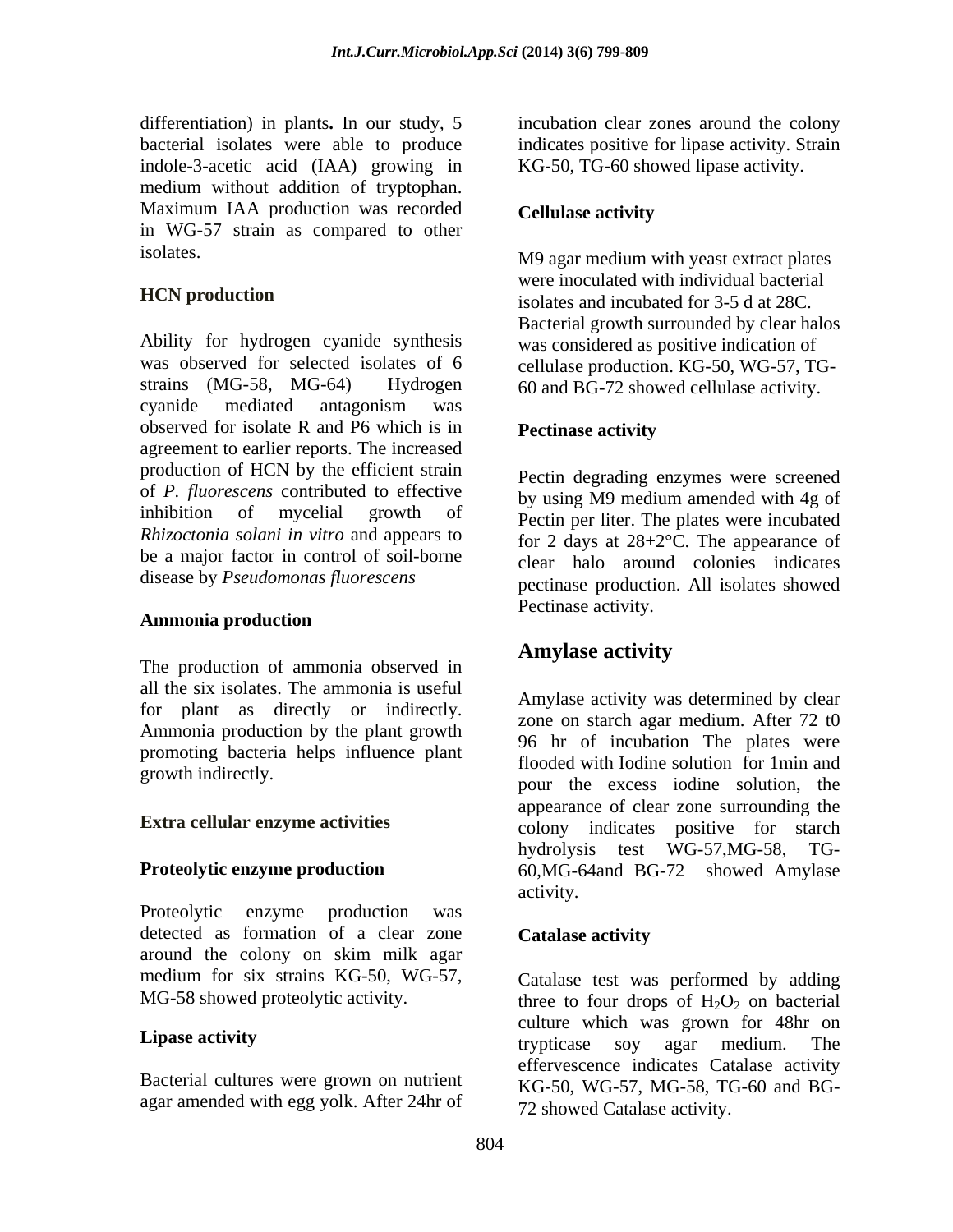The present study revealed the production are very important in biocontrol<br>of mycolytic enzymes viz. cellulase, technology. There are many reports on produced by antagonistic microorganisms

of mycolytic enzymes viz. cellulase, technology. There are many reports on<br>protease and lipase. Mycolytic enzymes by production of lytic enzymes by are very important in biocontrol technology. There are many reports on production of lytic enzymes by microorganisms.

| S.NO | <b>Isolates</b> | Location of rhizosphere soil Variety of the crop |               |
|------|-----------------|--------------------------------------------------|---------------|
|      | <b>WG-57</b>    | Wyra                                             | ML-267        |
|      | MG-58           | Maddulapall                                      | ML-267        |
|      | <b>TG-60</b>    | Thallampadu                                      | Local variety |
|      | $MG-64$         | Madhira                                          | ML-267        |
|      | $KG-50$         | Kistapuram                                       | ML-267        |
|      | <b>BG-72</b>    | Beerolu                                          | Local variety |

**Table.1** Selected Locations for isolation of PGPR

**Table.2** Morphological and Microscopic characters of PGPR isolates

| S.No | <b>Isolates</b> | <b>Motility</b> | <b>Shape</b> | Gram<br>stain | Colour |        |       | Surface   Margin   Pigmentation |
|------|-----------------|-----------------|--------------|---------------|--------|--------|-------|---------------------------------|
|      | $KG-50$         | Motile          | Bacilli      |               | White  | Smooth | Rough | Not showing                     |
|      | <b>WG-57</b>    | Motile          | Bacilli      |               | White  | Smooth | Rough | Not showing                     |
|      | MG-58           | Motile          | Bacilli      |               | White  | Smooth | Rough | Not showing                     |
|      | <b>TG-60</b>    | Motile          | Bacilli      |               | White  | Smooth | Rough | Not showing                     |
|      | $MG-64$         | Motile          | Bacilli      |               | White  | Smooth | Rough | Not showing                     |
|      | <b>BG-72</b>    | Motile          | Bacilli      |               | White  | Smooth | Rough | Not showing                     |

 *+ =*Gram positive, - =Gram negative

**Table.3** Lytic enzymes production and Plant growth promotion traits of selected isolates

|                                                                     |                          |                                                          |                                            | <b>Enzyme Production</b> |               |      |       |             |  |  |  |
|---------------------------------------------------------------------|--------------------------|----------------------------------------------------------|--------------------------------------------|--------------------------|---------------|------|-------|-------------|--|--|--|
| $\mathbf{Q}$<br>$\sqrt{2}$<br>$\boldsymbol{\Omega}$                 | $\overline{\phantom{0}}$ | $\overline{ }$<br>$\sim$<br>$\checkmark$<br><b>First</b> | . ಅ ಕ<br>- 19<br>hosph:<br>Jubiliz<br>— ਕੜ | -                        | $\rightarrow$ | - 23 | - 2   |             |  |  |  |
|                                                                     |                          |                                                          | $++$                                       | $+ +$                    | $+ +$         | $++$ | $+ +$ |             |  |  |  |
|                                                                     |                          |                                                          | $-++$                                      | $+ +$                    | $-+$ $-$      |      |       | - - - -     |  |  |  |
| <b>KG-50<br/> WG-57<br/> MG-58<br/> TG-60<br/> MG-64<br/> BG-72</b> |                          |                                                          | $+ +$                                      |                          | $+ +$         |      |       |             |  |  |  |
|                                                                     |                          |                                                          |                                            |                          |               | $++$ | $+ +$ | $+ + +$ $+$ |  |  |  |
|                                                                     |                          |                                                          |                                            |                          |               |      | $+ +$ | $+ + + + +$ |  |  |  |
|                                                                     |                          |                                                          |                                            |                          |               |      |       |             |  |  |  |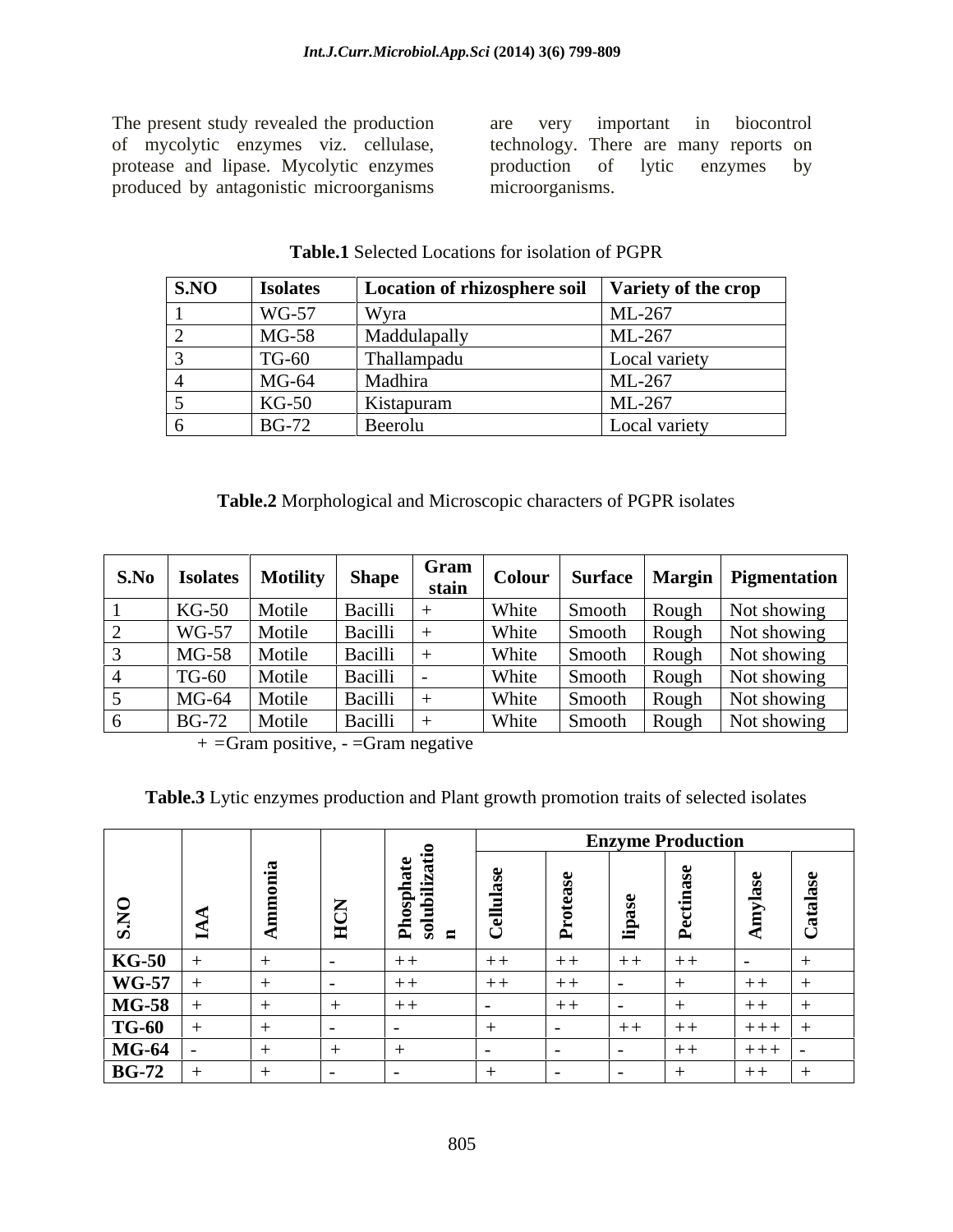#### *Int.J.Curr.Microbiol.App.Sci* **(2014) 3(6) 799-809**

| <b>Isolates</b> | Antagonistic activit |           |  |                                                                                                       |  |  |
|-----------------|----------------------|-----------|--|-------------------------------------------------------------------------------------------------------|--|--|
|                 |                      |           |  | $\sqrt{C}$ . C. $\sqrt{C}$ Capsici $\sqrt{R}$ . Solani $\sqrt{M}$ . Phaseolena $\sqrt{F}$ . Oxysporum |  |  |
| $KG-50$         | $+ + + +$            | $+ + + +$ |  |                                                                                                       |  |  |
| <b>WG-57</b>    |                      |           |  |                                                                                                       |  |  |
| <b>MG-58</b>    |                      |           |  |                                                                                                       |  |  |
| <b>TG-60</b>    |                      |           |  |                                                                                                       |  |  |
| <b>MG-64</b>    |                      |           |  |                                                                                                       |  |  |
| <b>BG-72</b>    | ——                   |           |  |                                                                                                       |  |  |

| $T1$ , $T2$<br>Table<br>s against plant pathogenic<br>activities<br>tungi :<br>2011stic<br>$\mathbf{L}$ |  |  |
|---------------------------------------------------------------------------------------------------------|--|--|
|                                                                                                         |  |  |

**Figure.1** Antagonism, growth promoting properties and Extracellular enzyme activity of Greengram rhizobacterial isolates:



**A**. IAA Production 1- Control, 2- High Production, 3- Low Production; **B**. Ammonia Production 1- Control, 2- Low Production, 3 & 4 -High Production, 5 & 6-Moderate Production; **C**. HCN production; **D.** Seed germination; **E**. Amylase activity; **F.** Catalase activity; **G.** Cellulase activity; **H.** Protease activity; **I.** Lipase activity; **J.** Pectinase activity; **K.**  Phosphate solubilization; Antifungal activity **L.** *Colletotrichum Capscici* / G57 **M.** *Macrophomina Phaseolena* / G58 **N.** *Rhizoctonia solani* / G50, **O.** *Fusarium oxysporum* / G60.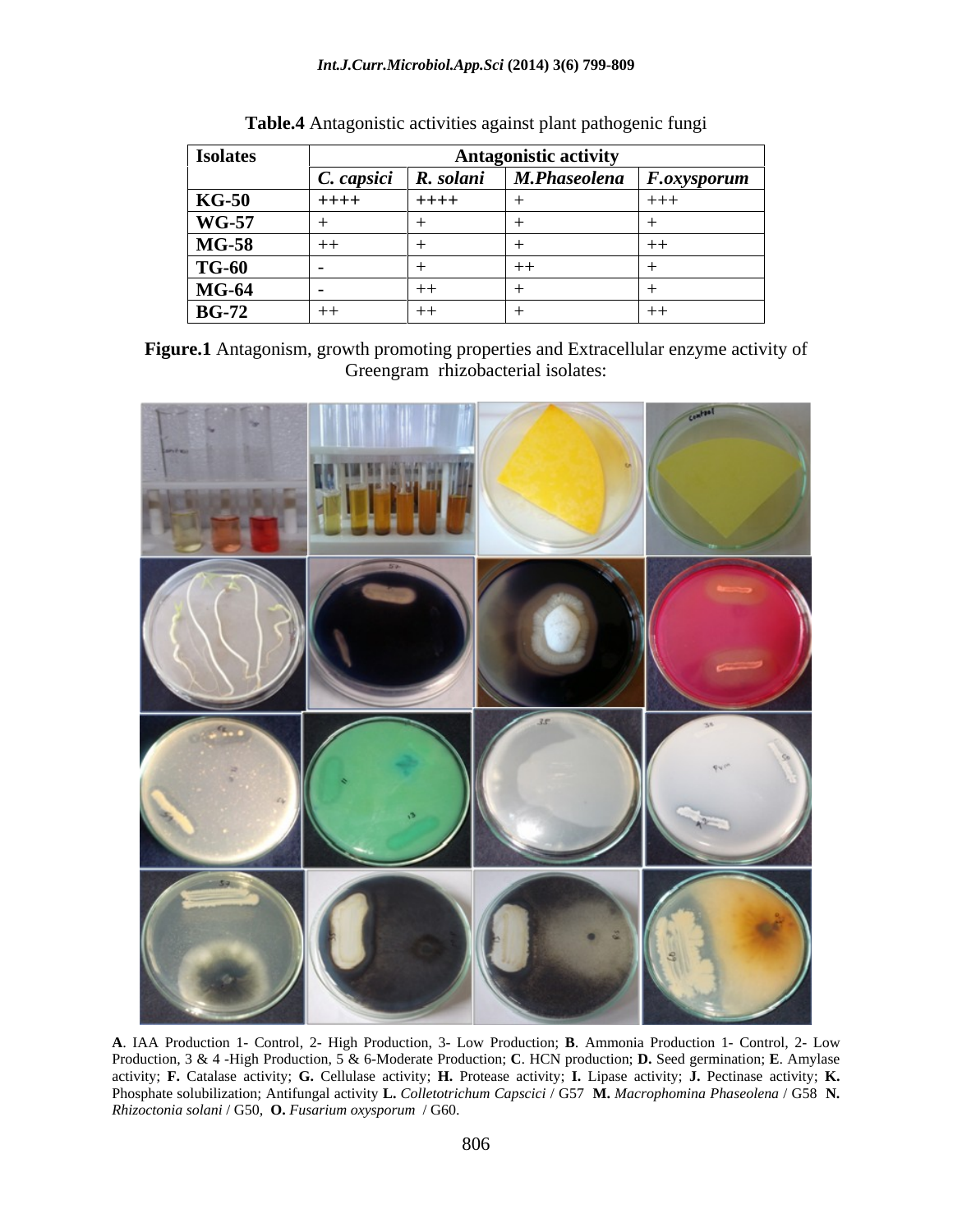Plant rhizosphere is known to be preferred *Colletotrichum capscici* . The result ecological niche for various types of soil showed that not all 140 isolates possessed micro organisms due to rich nutrient all PGP activity. They differed in the availability. It has been assumed that possession of PGP activities. The range of inoculation with diazotrophic bacteria like percentage of positive isolates for each Rhizobium, Azato bactor, and PGP activities varied greatly. All most Azospirillum enhanced the plant growth. However, despite of entensive research activities of bacterial isolates from the efforts, only rhizobia have been shown to rhizosphere of tomato were reported. This increase yields. Growth promotion may be result will lead to developing Bio attributed to other mechanisms such as fertilizers for commercially grown green production of plant growth promoting hormones in the rhizosphere and other PGP activities (B.R. Glick 1995)  $\&$  The most important trait of PGPR is the (Blumer C, 2000) production of ammonia that indirectly

In the present study, Isolation of bacterial selected isolates were positive for supported a total of 140 PGPR isolates from 6 bacterial isolates 4 (KG-50, WG-

In the present study, from 6 bacterial isolates KG-50, TG-60 showed Gram positive and WG-57, MG-58, MG-64.BG- against phyto pathogens was already 72 showed Gram negative reaction. All the reported ( Dey R, et.al., 2004). Bacterial isolates were screened for their plant strains showing catalase activity must be growth promoting activities viz., Indole acetic acid production (IAA), Ammonia production, Phosphate solubilization, HCN were positive for catalase activity, 4 for production, other lytic enzymes like cellulose, 3 for protease, 2 for lipase and 5 Catalase, Protease, Lipase, Amylase, for amylase. Pectinase showed positive for Cellulose, Pectinase and Antagonistic activies. Among 140 Bacterial isolates 5 isolates showed IAA production , 6 isolates showed Ammonia production, 4 of the reduction in growth of green gram isolates showed Phosphate solubilizing pathogenic fungi *Rhizoctonia solani,* activity, 2 isolates showed HCN Macrophomina phaseolena, production, 6 isolates showed Antagonism *Colletotrichum capscici and fusarium* against *Rhizoctonia solani, Macrophomina phaseolena and fusarium oxysporum*, 4 promotion is a well established and isolates showed Antagonism against

similar results in the assessment of PGP activities of bacterial isolates from the result will lead to developing Bio gram plants.

cultures from rhizosphere soil samples of ammonia production and also produced green gram. The rhizosphere soil significant amount of IAA. In our study, with varied characteristics. Among 140 57, MG-58 and MG-64) were able to isolates 35 Bacterial strains were selected solubilize phosphate in the plate-based out of which 6 Potential strains KG-50, assay, by showing a clear halo zone WG-57, MG-58, TG-60, MG-64, BG-72 around the colony. Among which KG-50, were selected. WG-57 showed more production then the influences the plant growth. All the selected isolates were from 6 bacterial isolates 4 (KG-50, WG other isolates. IAA production promotes plant growth and HCN production has been proposed as a defense regulatory highly resistant to environmental, mechanical and chemical stress , 5 isolates all 6 isolates. Antagonistic activity of the bacterial isolates were evaluated in terms of inhibition zone diameter as an indicator of the reduction in growth of green gram *Macrophomina phaseolena, oxysporum*. Bacterial plant growth complex phenomenon that is often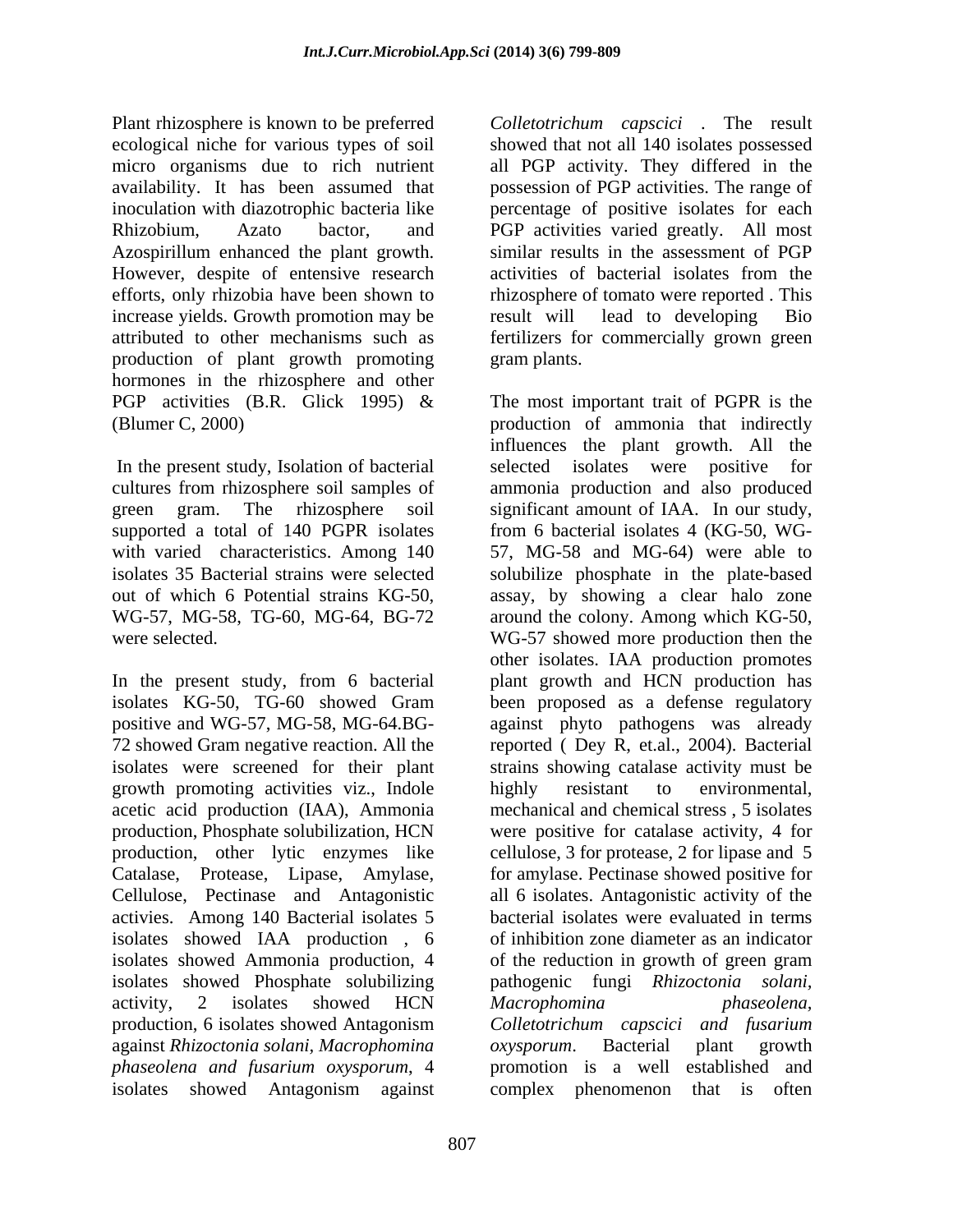PGP trait exhibited by plant associated

Currently our research effort is towards helping the poor farmers in this study we focus on role the of rhizobacteria in plant growth promotion. A pool of promising rhizobacteria was screened through *in vitro* and their plant growth promoting properties. To evaluate the influence of the Cappuccino, J.C. and Sherman N, most promising bacterial strains on plant Microbiology(1992): A Laboratory growth, bacterized tomato seed were planted in paper towel method. The potential of these has been analyzed,that is Chaiharn M, Chunhaleuchanon S, Kozo A to provide data that effect the growth parameters in green gram. Based on the results we suggested that these strains of promoting activities: M I TL Sci PGPR potential and biocontrol ability which can be used as biofertilizers as well Costa, R., Gomes, N. C. M., Kr as biocontrol agents. The differences in plant growth promotion among the isolates G., and Smalla, K. (2007): are attributed to their individual *Pseudomonas* community structure competencies. Future studies are required to prove the nature of these isolates and to rhizosphere: insights gained by harness their potential as bio-inoculants in the combining by phylogenetic and

We are gratefully acknowledging the UGC-Major Research Project New Delhi, for providing financial support for this work. We are thankful to Dr. K.V.B.R work and we are also thankful to Head department of botany, OsmaniaUniversity, 375. Hyderabad for providing necessary Kloepper JW, Ryu CM and Zhang S,

Anonymous, 2004, Recommended dietary Masood Ali and Shivkumar, 2000, allowance for Indians. *Survey of Indian Agriculture*, Pub. *The Hindu*, *pp. 54. Pub. 7 Pub. 7 Pub. 7 Pub. 7 Pub. 7 Pub. 7 Pub. 7 Pub. 7 Pub. 7 Pub. 7 Pub. 7 Pub. 7 Pub. 7 Pub. 7 Pub. 7 Pub. 7 Pub. 7 Pub. 7 Pub. 7 Pub. 7 Pub. 7 Pub. 7 Pub. 7 Pub. 7 Pub* 

- achieved by the activities of more than one B.R. Glick, (1995) The enhancement of bacteria. In our study 55% of the isolates Can. J. Microbiol., 41, pp. 109–114. plant growth by free living bacteria Can. J. Microbiol., 41, pp. 109–114.
- exhibited more than 2 PGP traits. Bakker, A. W. and Schipperes, B. (1987). Microbial cyanide production in the rhizosphere in relation to potato yield reduction and *Pseudomoas* spp. mediated plant growth stimulation. *Soil Biol. Biochem.* 19: 451 - 457.
	- Blumer C and Hass D. (2000) Arch of Microbiol, 173:170-177.
	- Cappuccino, J.C. and Sherman N, Microbiology(1992): A Laboratory Manual, 3 Edn, Benjamin/cummings Pub. Co. New York. 125–179.
	- and Lumyong S, (2008). screening of rhizobacteria for their plant growth promoting activities: M I TL Sci Tech J 8 (1) : 18-23.
- agriculture. The contraction of the contractional states are expected analyses. gerrecklenfort, E., Opelt, K., Berg, G., and Smalla, K. (2007): and antagonistic potential in the rhizosphere: insights gained by combining phylogenetic and functional gene-based analyses. Environ. Microbiol**.** 9, 2260-2273.
- **Acknowledgment** Dey R, Pal KK, Bhatt DM & Chauhan SM Dey R, Pal KK, Bhatt DM & Chauhan SM (2004). Microbiol Res, 159:371-394.
	- Gordon A .S and Weber R.P, (1951). Colorimetric estimation of indole acetic acid:Plant Physiology. 26 : 192–195
- Thilak for their kind help in our research John, M. P., 1991,*The Mungbean,* Oxford and IBH Publishing Co. Pvt. Ltd., pp. 375.
- laboratory facilities. (2004). Induced systemic resistance **References** Bacillus spp: Phytopathology. Kloepper JW, Ryu CM and Zhang S, and promotion of plant growth by *Bacillus* spp: Phytopathology. 94:1259-1266.
	- Masood Ali and Shivkumar, Problems and prospects of pulses